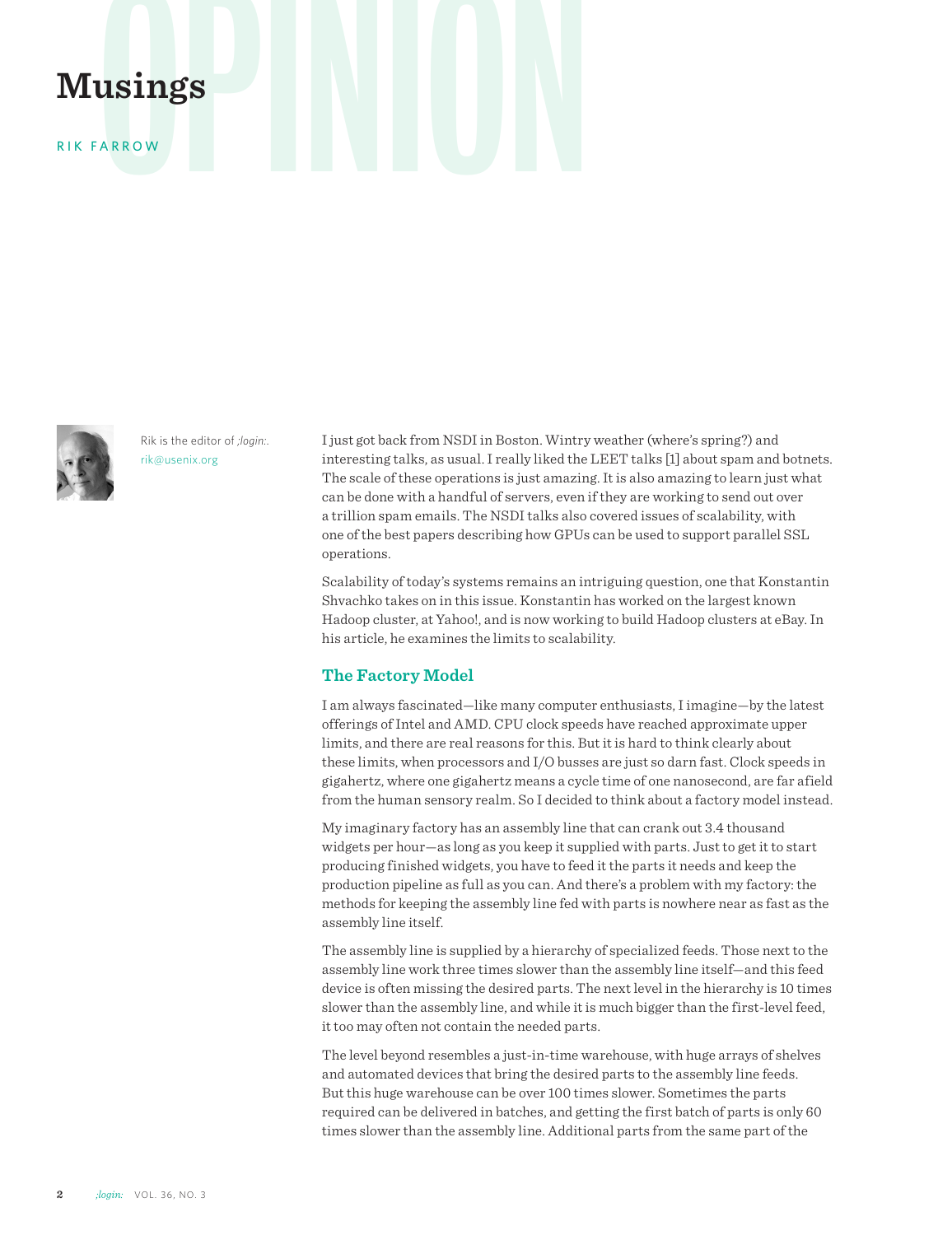warehouse can be delivered twice as fast, but that is, at best, still half the speed of the second-level feed. And if the parts required come from more random parts of the warehouse, getting each part is always 60 times slower.

If our modern, just-in-time warehousing fails, and the factory needs a part that is not there, it is going to take thousands of times longer to arrive in the warehouse (before it can be delivered to the feeders for the assembly line). Thus, even though our assembly line can crank out 3.4 thousand widgets per hour, it will never actually do so. It can only produce widgets as fast as the slowest part of the part feeding system. Hopefully, the parts will always be in the warehouse, and the assembly line can churn out perhaps 600 widgets per hour.

Oh, I forgot to mention that we actually have four identical assembly lines all sharing the upper-level feed and warehouse supplies, so their total production has the same limitations as the single assembly line.

# **Allegorically Speaking**

I modeled my factory on an Intel Sandy Bridge CPU, using the LGA 1155 socket [2]. This CPU sports clock speeds from 1.4 to 3.4 GHz. While the Intel spec sheet says it can perform up to 2.5 billion memory transfers per second, that is best case because of how DRAM works. Actually, this is sort of like saying you have a car that can go 200 miles per hour, but only for a second at a time. The rest of the time it cruises at 65 mph.

The elaborate "feed" system in my factory represents the memory hierarchy: registers, L1 and L3 caches, DRAM, and, finally, the dreadfully slow (by comparison) hard disk and network. Only registers can provide data at CPU clock speeds. Fetching data from L1 cache will take three clock cycles, and from L3 (which is up to 100 times larger than L1) takes many more clock cycles. It is not that the memory in cache is slower than register memory: both are built of static RAM (SRAM). It just takes longer to discover if the data you need is in a particular cache, and the larger the cache, the longer it takes to search for a hit in the cache.

DRAM is different from SRAM. SRAM requires five transistors to hold one bit of memory, but DRAM only requires one transistor and one capacitor. DRAM both has a smaller footprint and requires less energy than SRAM, making it suitable for bulk storage (the warehouse in my analogy). But it is much slower than SRAM for several reasons, including how DRAM is addressed: the address is supplied in two parts, the row, then the column, each with multiple nanoseconds of latency. Then the actual data must be "sensed" before it can be read. So reading data from a random part of our memory warehouse can take up to tens of nanoseconds. In "burst mode" (our car that can go really fast for a short time), as long as the row address remains unchanged, DRAM can provide 8 or 16 bytes every 10 nanoseconds. Once the row address is changed, there is an additional waiting period before burst mode can start again. And if random access is really random, forget about burst mode (and the 200 mph car).

Our warehouse of DRAM gets supplied by disk or network. Practically speaking (that is, no 200 mph car), each disk can supply 60 MB/s, and a one gigabit network can supply 119 MB/s. When you compare these data rates to DRAM data rates, they are many times slower. On top of that, disk and network latency is measured in milliseconds, that is, in millions of nanoseconds. For a CPU clocked at 3.4 GHz,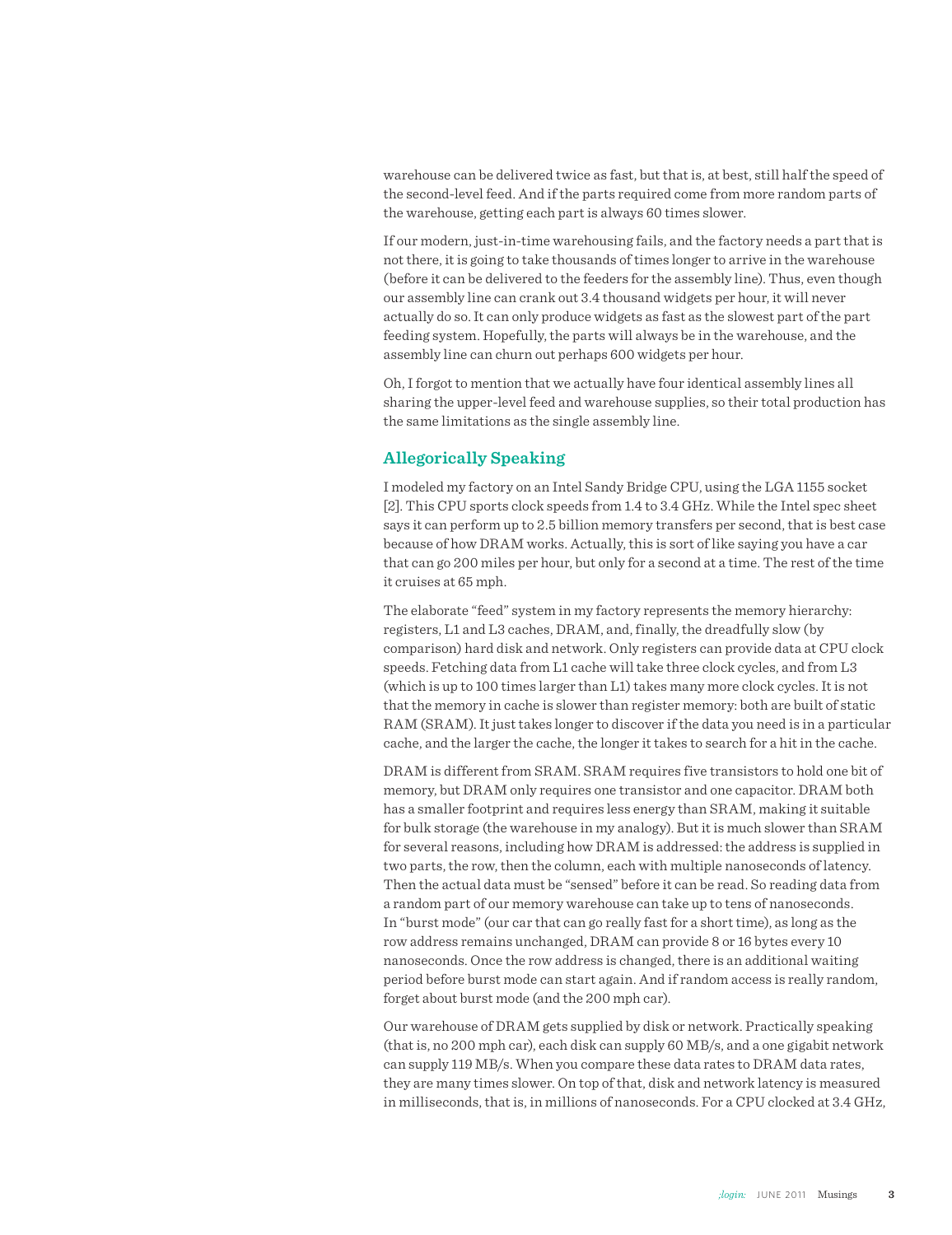about .29 nanoseconds per clock tick, a latency of 10 milliseconds translates into 340,000 clock cycles. That's a very long time to wait when you are a CPU.

As a friend from Intel recently told me, it's all about memory. If you can provide enough memory bandwidth to keep the CPU busy, you are doing great. The best rate of speed for the memory controller used in our example is 21.3 GB/s. But if our memory yields 16 bytes every 10 nanoseconds, even for a short amount of time (one page), that's 1.6 GB/s. Ooops. Even if I am off by a factor of two, that is still far below the maximum rate of the memory controller, and certainly far below the rate of registers and cache, especially when you consider that there may be four cores of CPU, each waiting for four or eight bytes of data.

Before you decide not to buy that really fast CPU, keep in mind that I am making a point through exaggeration here. CPUs can process more data than memory can provide, especially fast, manycore processors. But many applications don't require reading and writing vast amounts of random data, or even better, they feature locality of both code and data. These applications do perform better on faster CPUs. Also, the threading provided in modern processors also helps hide latency by allowing the processors to work on something else instead of idly waiting for data. So things are not as bad as I made them seem.

The memory hierarchy is real and is the biggest challenge facing hardware, compiler, and system designers and anyone who wants to tune an application so that it performs as fast as possible. Otherwise, you have idle assembly lines, that is, CPUs.

# **Clusters and Clouds**

Hadoop provides a mechanism for dealing with the huge disparity between data and processor speed when you want to process massive amounts of data. First, you focus on having the data you want to process local to the processor by dividing that huge amount of data into many slices stored on many disks. Then you process those slices in parallel. Divide and conquer, the way forward in the days of Caesar, and still useful today with big data.

Konstantin brings us up to date on scalability issues with Hadoop. Hadoop has become increasingly popular as a method for processing enormous amounts of data. It is still not the fastest way—for that, you need more advanced methods, such as Google's Percolator [4]. Konstantin brings a great amount of experience to the table, as he has worked with Hadoop and its data storage systems for many years.

Jeff Darcy describes a project he has been working on, CloudFS. Jeff provides a very thoughtful description of the challenges facing any cloud file system. Then he explains how he deals with these problems by leveraging GlusterFS to create CloudFS, both open source projects. I first heard about CloudFS during a FUDCon, where Jeff spoke just as eloquently about the issues facing scalable, secure, manageable, and reliable cloud storage.

I met Steve Hetzler after the tutorial he presented at FAST. Steve is an IBM Fellow, and not one to mince words. And Steve doesn't like how disk error rates are presented by storage companies. After all, how many of you read bits from your hard drives? Last time I checked, your only option was to read sectors, and you could only do that at a certain maximum rate, based on IOPS.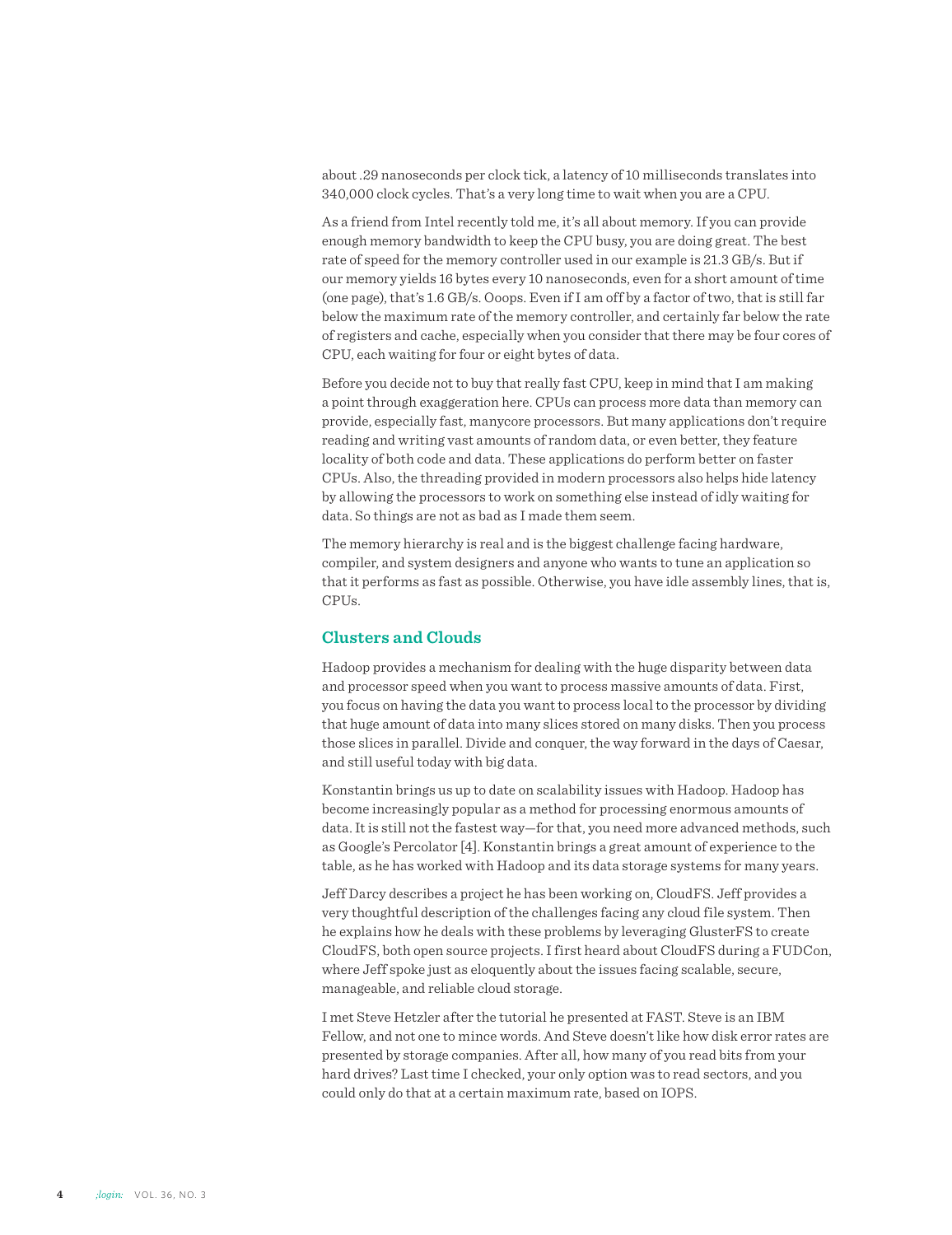Steve also casts his steely gaze upon solid-state devices (SSDs). While flash appears to solve many issues for I/O bound applications, its endurance is an open question and, according to Steve, not one we can answer any time soon.

Stuart Kendrick volunteered to write about the hazards of high availability (HA). Stuart has worked for many years on servers designed to be highly available but which turned out to be highly unavailable (HU) instead. He shares his experience in testing HA in the hopes that you too might have HA instead of HU.

David Blank-Edelman dances around an elegant module for serving up HTTP content. Two years ago, David wrote about the CGI::Application framework [5]. This time, David introduces Dancer, another framework that strives to keep things simple. Dancer is a port of Sinatra (who is not a dancer), a Ruby framework that is simpler than Rails. Just the thing if you know Perl and need something like Rails, but simpler.

Dave Josephson dazzles us with a handful of monitoring gems, but not until he has had a chance to rant. And what a wonderful rant (unless you or your significant other is an auditor). Dave shares his hard-won experience in monitoring distributed, Internet-facing servers with four great monitoring tools.

Robert Ferrell brings a (literally) fevered imagination to the subject of viruses.

Peter Galvin decided not to write for this issue. I expect he will be back by August, but who can tell what the future may bring?

We close out this issue with summaries from FAST '11 and NSDI '11. Having taken a peek at the USENIX Web logs, I can tell you that the FAST paper on proximal writes by several NetApps employees is extraordinarily popular. I personally learned a lot about deduplication, working with flash, dealing with very large directories, and more by attending FAST and reading the summaries. At NSDI, there were no invited talks. I liked the CIEL paper (no surprise there) and the SSLShader paper, where researchers describe creating an SSL accelerator with an older GPU. The performance limitation for SSLShader is not the GPU; the memory bandwidth available is the bottleneck. What a surprise (not). As always, you can download any paper from FAST or NSDI, as well as watch videos of presentations or view the slides [6].

I don't want to denigrate the performance improvements we have seen in processor and system design. I mention Intel Core i5 because I am using one in my new desktop. Not only does it provide me with a vast increase in CPU performance, I finally have decent graphics performance as well. Not that I really have any great need for either, to be honest. My 8 MHz 68k-based System V server kept up with my typing just fine. But sometimes it is nice to play with Google Earth. I've found that looking at maps is one thing, but flying along over familiar routes grants me an entire new perspective on how the world around me appears in reality. Or at least, something closer to reality than my own mental maps.

Designing balanced systems is still the way forward. We now have incredibly powerful systems, even if their processors far outpace the I/O that feeds them. The path forward includes new systems and software designs that play to the strengths of the hardware we have, especially through designs that emphasize the most efficient memory footprint possible or, at least, as much sequential I/O as possible and clusters of systems for dealing with Big Data.